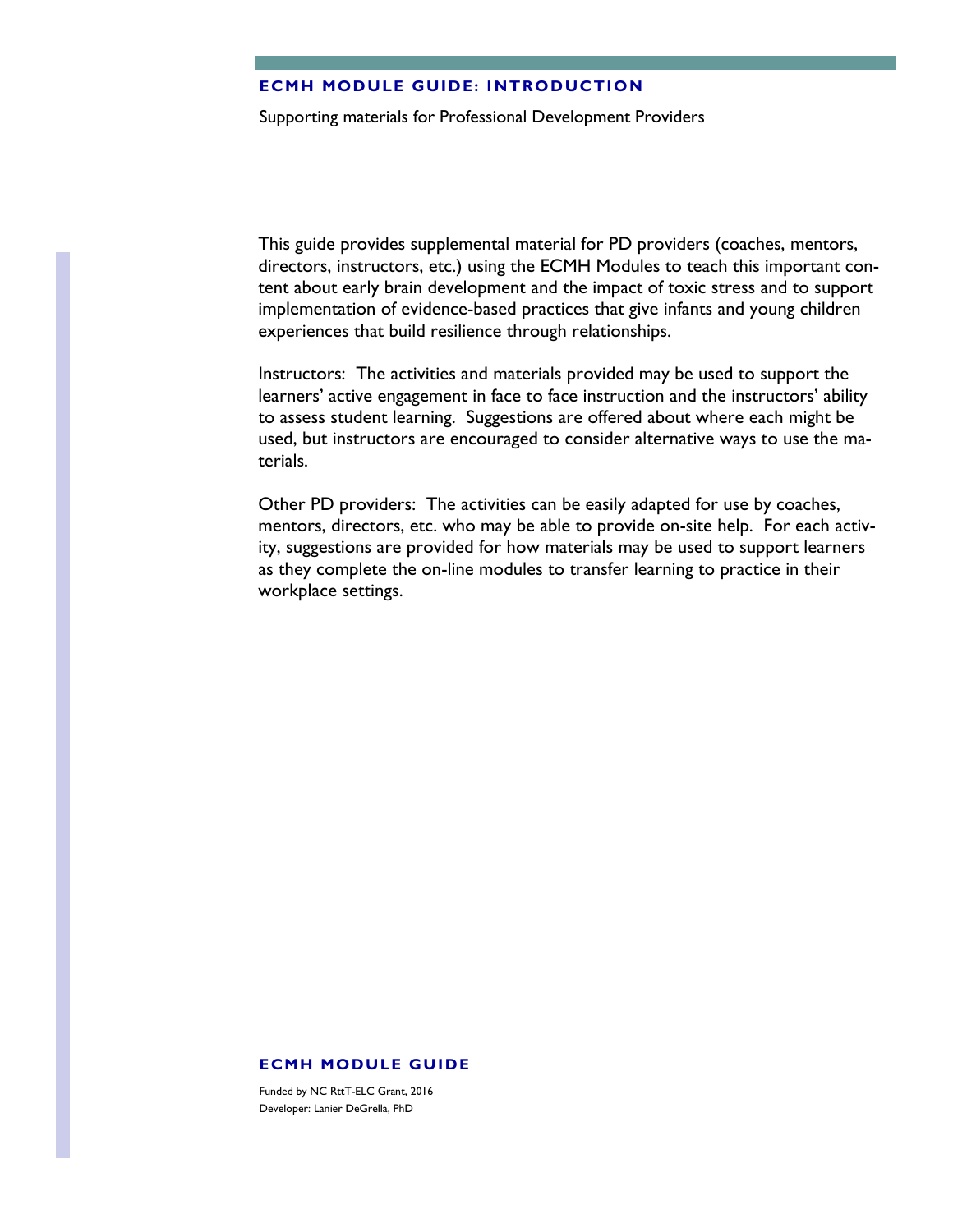#### **ECMH MODULE 1: BRAIN DEVELOPMENT & SELF -REGULATION**

Supporting materials for PD Providers

# **Activity 1-1** How Do Children Grow?

**Purpose** This activity gives learners the opportunity to share what they know about early development. Suggested placement: at the beginning of Module 1 as an ice-breaker or as a pre-learning activity.

**Instructions:** Provide participants with M1-1 and instruct them to label each petal with a different domain of learning and development (NOTE: there is a petal for each of the 5 learning domains in NC Foundations plus 1 for brain development) and at least one thing they know about each aspect of development. (This can be as specific as a milestone and the approximate age a child might be expected to reach it or as general as a broad statement about development across the early years. An example is provided on M1-1.)

Invite participants to complete the task alone or with a partner if used as an icebreaker. During the activity, the instructor may circulate in order to assess what the group already knows about brain development and encourage them by acknowledging what they already know before proceeding into the content.

To wrap up the ice breaker, challenge each person to think of one thing children need as they develop that begins with the letter of their first name. Ask each person to introduce themselves by saying (for example) "My name is Ellie, and I will give children encouragement." (with everyone participating or just a few volunteers if the group is very large).

**For Coaches/Mentors:** This activity can be adapted for use in coaching/mentoring relationships to learn what an adult already knows about development. Build upon this knowledge base by acknowledging what is already known (building confidence) and discover together a direction for future learning.

#### **ECMH MODULE GUIDE**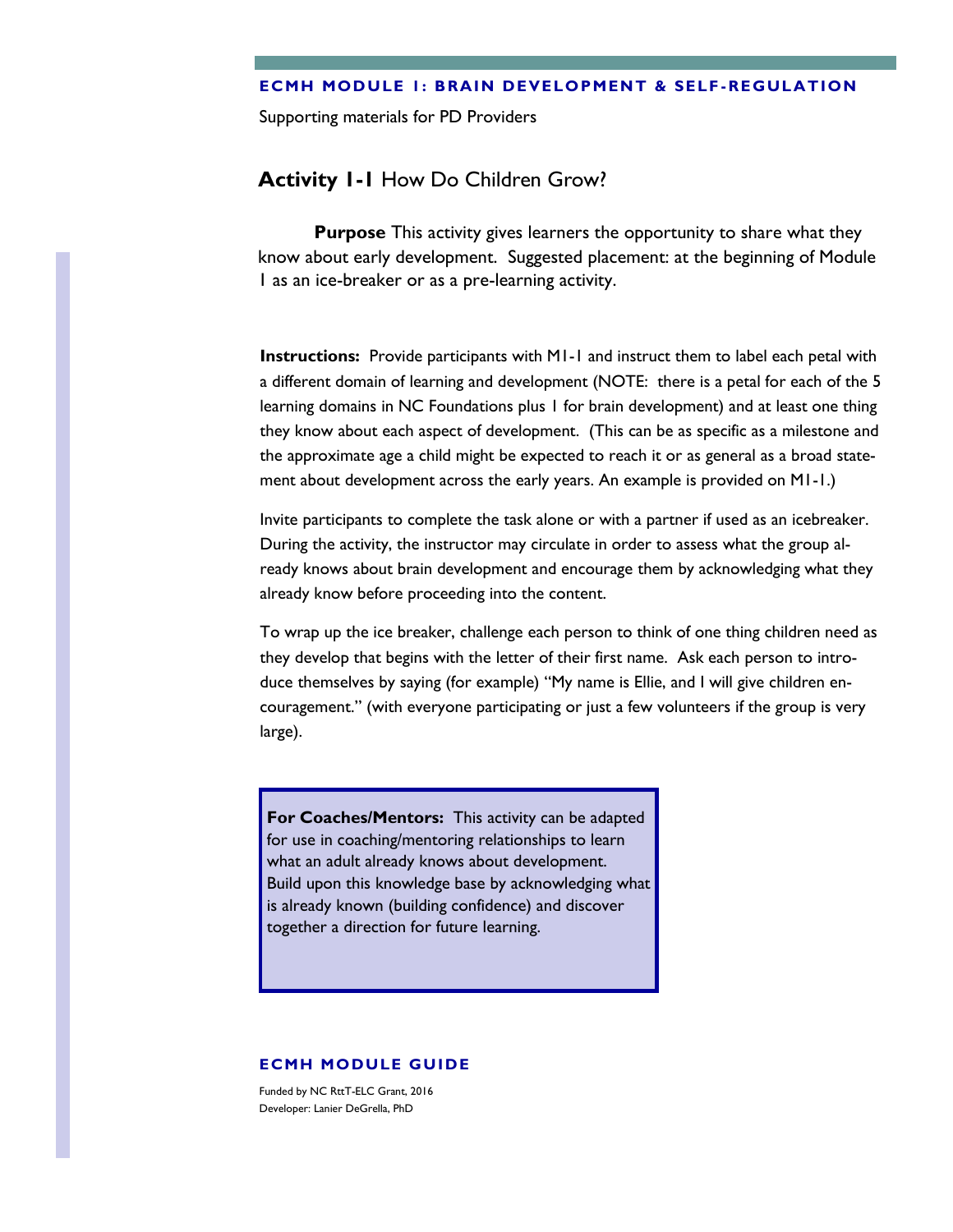#### **MATERIAL 1 -1 HOW DO CHILDREN GROW?**

- 1. Label each petal below with a different domain of learning and development.
- 2. Write at least one thing you know about each aspect of development on the petals. This might be a milestone and the age a child may be expected to achieve the milestone (example: walking independently at 12 months) or it could be a broader statement about development (example: toddlers can vary a lot in the timing of their first independent steps).



### **ECMH MODULE GUIDE**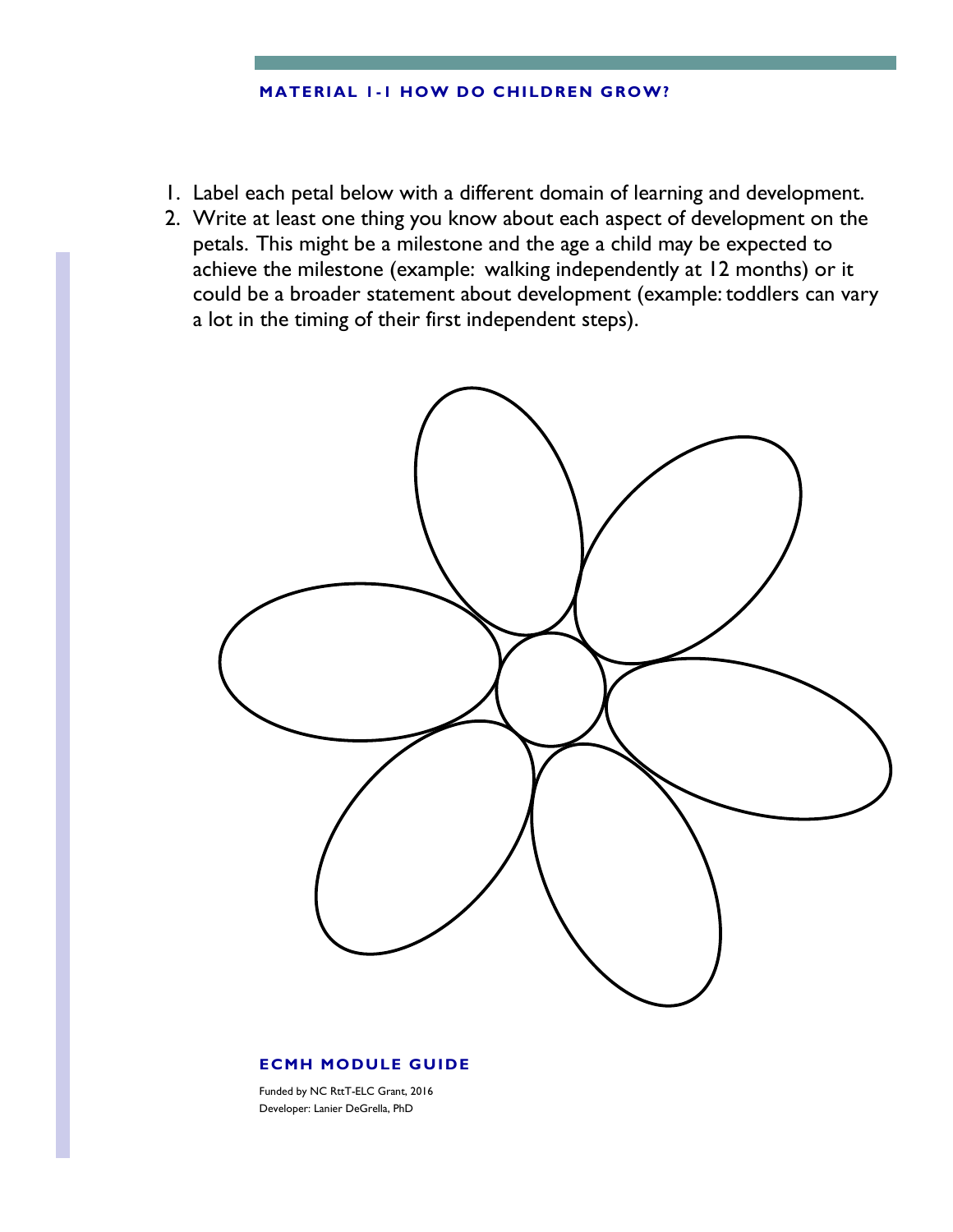#### **ECMH MODULE 1: BRAIN DEVELOPMENT & SELF -REGULATION**

Supporting materials for PD Providers

# **Activity 1-2** Observing with a Social-Emotional Lens

**Purpose:** This activity provides the learner an opportunity to focus observations on social emotional development and the cues infants and young children give us about what they need. Suggested placement: after slide 15 (Keeping in the Comfort Zone) to practice and/or demonstrate this skill (learner assessment).

**Instructions:** For this activity photographs of children at various ages engaging in play either alone or near/with a peer are needed. Distribute at least one photo to each person/pair/small group (determined by size of the group). Provide participants M1-2. The task is to examine the photo as objectively as possible and document observations. Once this is completed, learners are instructed to review what has been recorded and respond to the following questions:

- 1. What do you think the child (children) is feeling and why do you think that?
- 2. Is this experience providing opportunities for self-regulation and if, yes, how?
- 3. What supports might this child (children) need from the caregiver?
- 4. How might this experience impact social-emotional health?

After about 10 minutes, provide time for sharing. Notice if the social/emotional domain is (or isn't) included in the original observation notes shared. Comment that it is not unusual for this aspect of development to be more challenging to document as we may not be as familiar with related developmental indicators and it's simply harder to "see". Recommend "polishing" this lens with knowledge and being intentional about using this lens when observing very young children.

NOTE: Photos can tell much more than expected, and often this is what classrooms teachers have to use for recording and reflecting on individual child development. For the purpose of instruction and depending on the setting, a video clip can be used.

**For Coaches/Mentors:** Practice using this lens with support is ideal. In addition to using photographs and video clips, an on-site paired and focused observation with your TA partner may be an option.

### **ECMH MODULE GUIDE**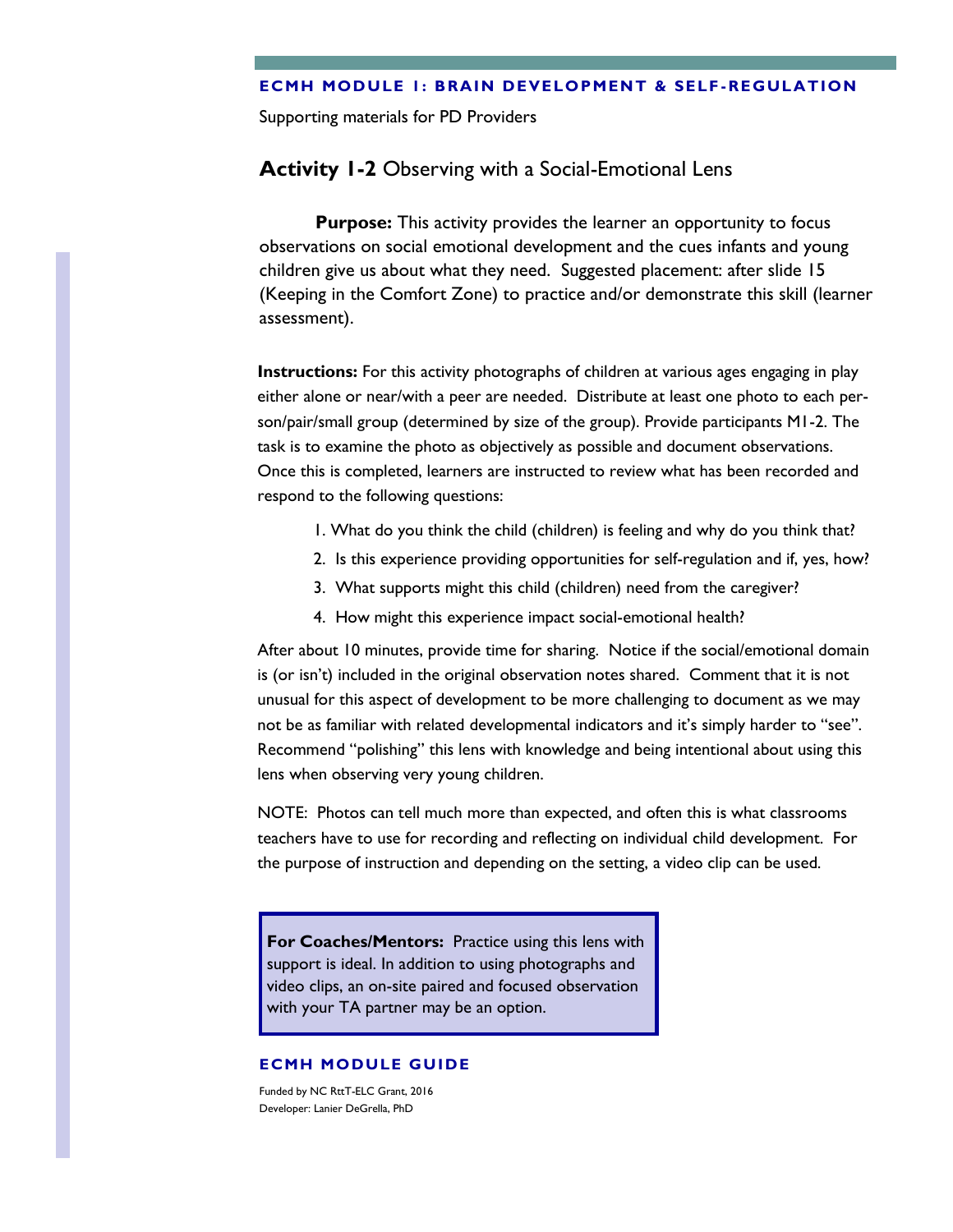#### **MATERIAL 1 -2 OBSERVING WITH A SOCIAL-EMOTIONAL LENS**

**1. Document your observations. Remember to be objective as you record what you see.**

# **2. Respond to the following questions:**

What do you think the child (children) is feeling and why do you think that?

Is this experience providing opportunities for self-regulation and if, yes, how?

What supports might this child (children) need from the caregiver?

How might this experience impact social-emotional well-being?

#### **ECMH MODULE GUIDE**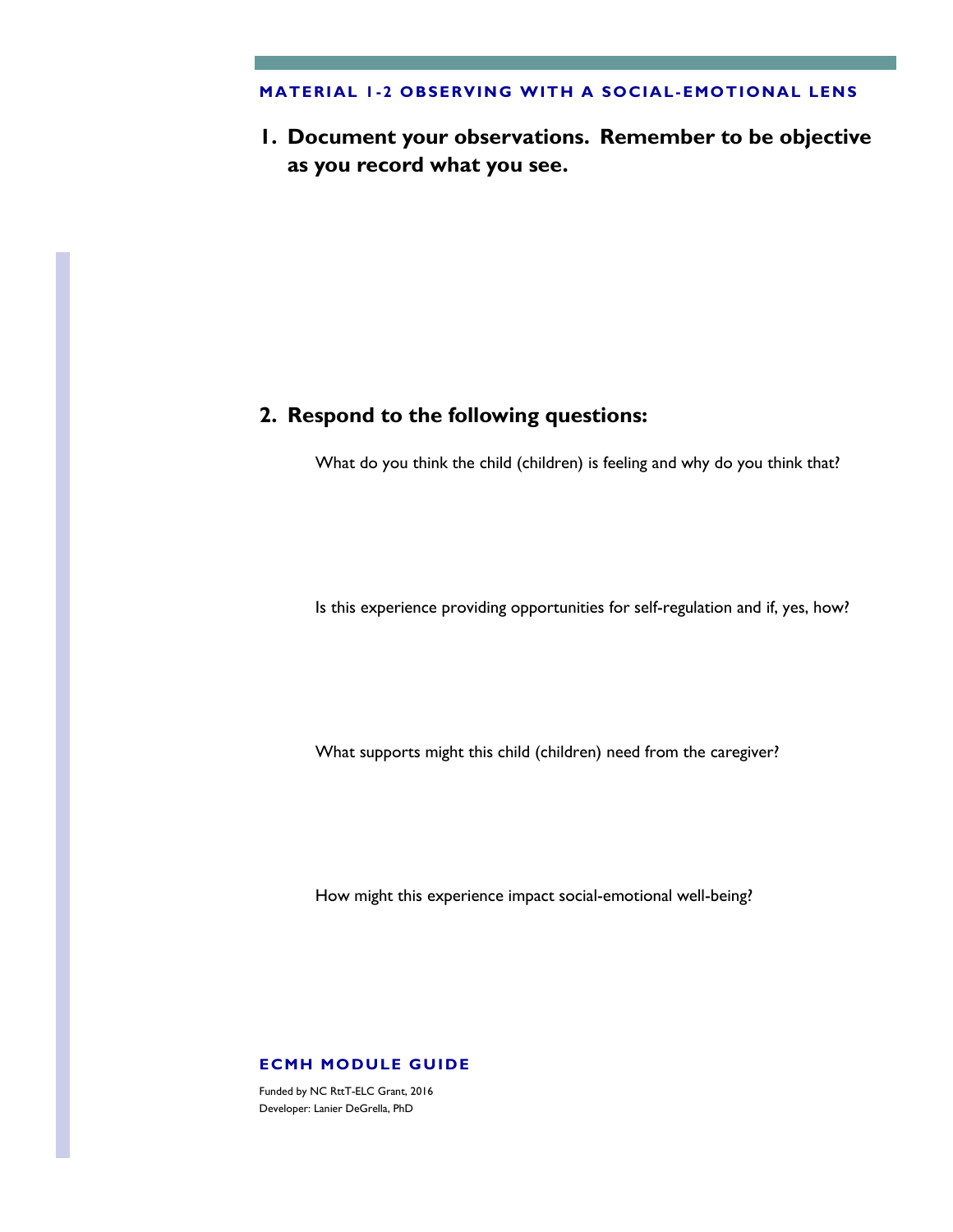#### **ECMH MODULE 1: BRAIN DEVELOPMENT & SELF -REGULATION**

Supporting materials for PD Providers

# **Activity 1-3** Providing Culturally Sensitive Care

**Purpose:** This activity provides the learner an opportunity to reflect on their practices that support culturally sensitive care and make an improvement plan based on their self-assessment. Suggested placement: after review of the definition of Early Childhood Mental Health on Slide 19.

**Instructions:** Provide each participant M1-3 and direct them to rate themselves on each item using the numbers at the top. Let them know that they will not be asked to share this. Once the scoring is completed, instruct them to use this reflection exercise to identify what they want to learn more about in order to enhance their practices and what their next steps will be to do this (space is provided). Emphasize the importance of providing culturally sensitive care to the child's healthy social, emotional, and behavioral well-being.

Ask if there are any questions about this and/or ask a few volunteers to share their thoughts or feelings about this topic

NOTE: This activity can evoke strong ideas/feelings for some. Encourage everyone to listen respectfully to each other should this happen. Acknowledge that our ability to identify our own values and beliefs AND seek to understand the culture of others are important steps to implementing practices that support every infant and child's social emotional competence.

**For Coaches/Mentors:** Providing support to TA partners to implement culturally sensitive care begins with awareness of personal values and biases. Consider using this reflection activity to begin the conversation and identify a starting point for your work together in this area. Model respectful listening in your interactions with your TA partners. Talk about how you each feel when you are listened to in this way. Connect this to building responsive relationships with children, families and co-workers.

#### **ECMH MODULE GUIDE**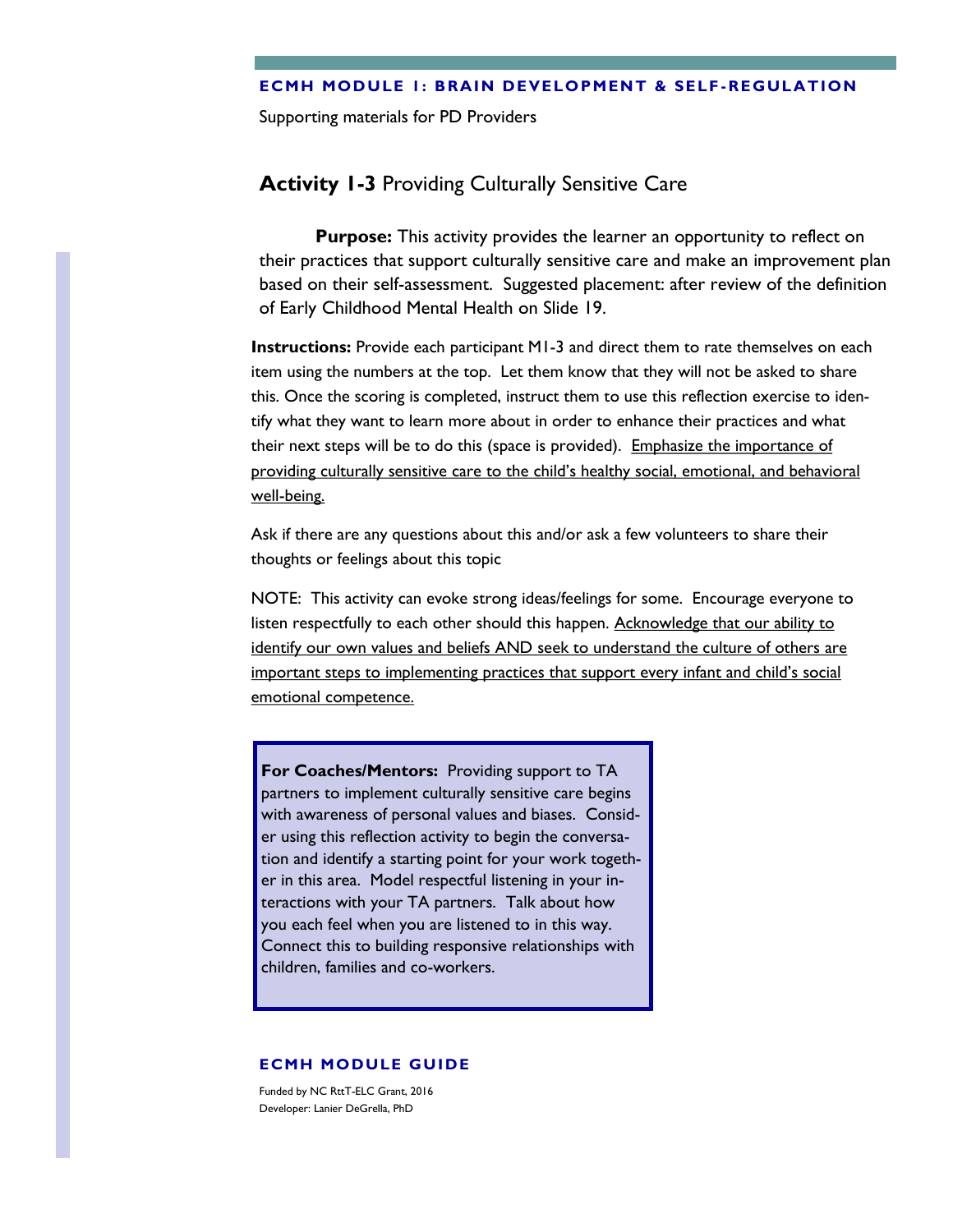### **MATERIAL 1 -3 PROVIDING CULTURALLY SENSITIVE CARE**

Reflect on the statements\* below and rate yourself on each one as follows:

1—most of the time

2—some of the time

3—rarely

4—never

\_\_ I know what my personal values, beliefs and biases are and how this impacts my work with children and families.

\_\_ I appreciate others' points of view even when different or contrary to my own.

\_\_ I actively seek to learn about and understand the views and experiences of families that may be different from my own.

\_\_ I implement a variety of strategies to engage with families in twoway communication.

I am committed to ongoing dialogue with families when cultural conflicts arise.

\_\_ I am able to negotiate resolutions to cultural conflicts respectfully.

\_\_ I understand that solutions to cultural conflicts must meet the needs of all perspectives.

I would like to learn more about how to improve my practices related to the following:

My next steps to do this:

*\*Adapted from PITC Keys to Culturally Sensitive Care*

### **ECMH MODULE GUIDE**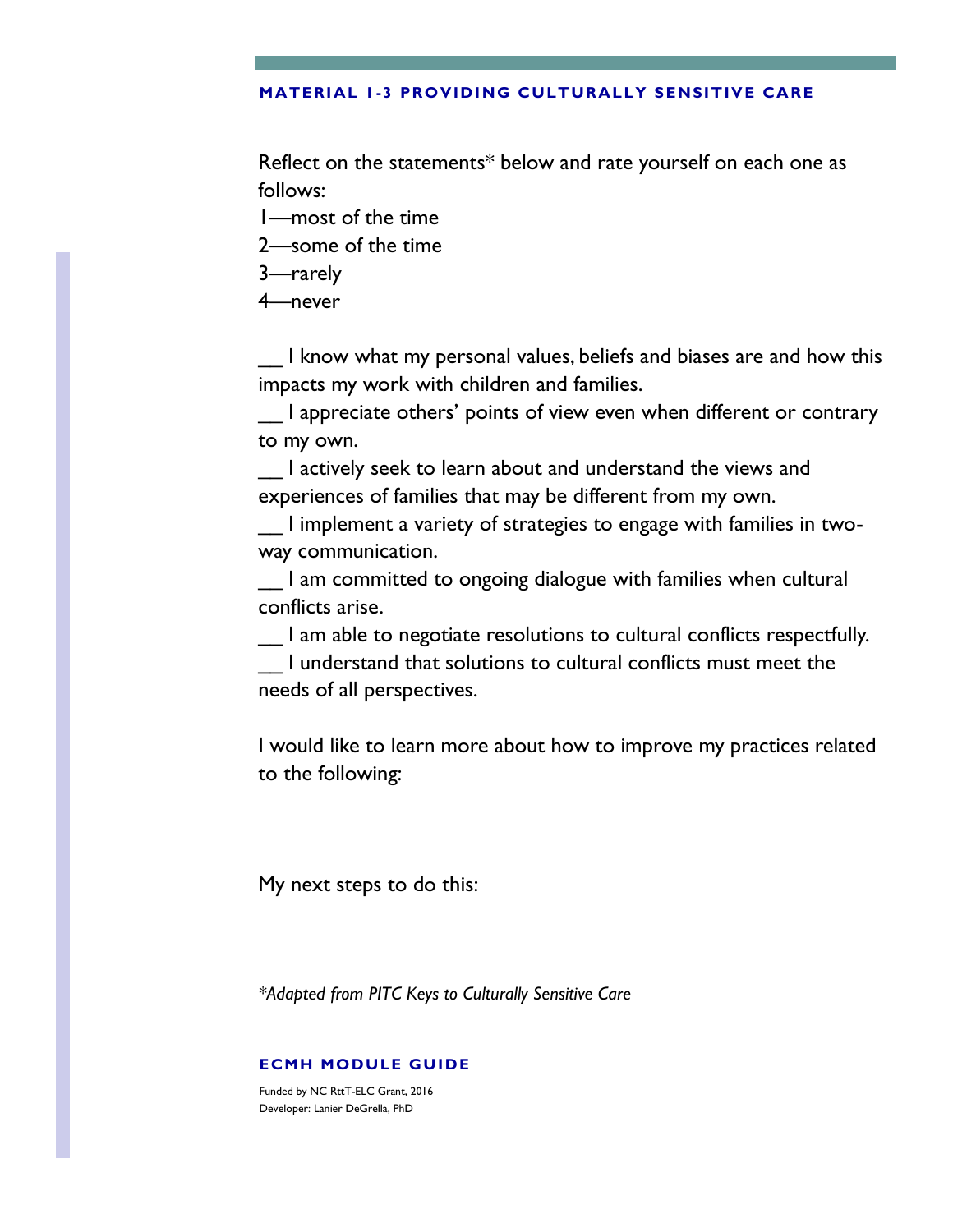### **ECMH MODULE 2: TOXIC STRESS & EARLY BRAIN DEVELOPMENT**

Supporting materials for PD Providers

# **Activity 2-1** Stress: A Sorting Game

**Purpose:** This activity provides the learner an opportunity to identify early experiences as stressors that **may** be tolerable or toxic. Suggested placement: after Slide 9 (Toxic Stress) as a review or to assess understanding of the content.

**Instructions:** Provide each participant M2-1 and ask them to think about what they've learned so far about stress. Read the instructions at the top of the game. After participants complete the task, let them know that you will read each of the early experiences and ask them to stand if they identified it as Tolerable but remain seated if they marked it as Toxic. The first time there is disagreement among the group (that is, some stand and some sit for the same item), note that there really isn't a definitive "right or wrong" answer for these. Make the point that what is tolerable or toxic depends on individual factors, including:

- Availability of a dependable adult available for support
- Whether the stress is chronic and repeated, with little time for recovery
- The child's individual vulnerability (including factors such as inborn temperament as well as cumulative stressors experienced in their life)

Ask for a volunteer to read the sentences at the bottom of M2-1.

Lead a discussion using the following questions:

*Do you see yourself in this sentence? Who else do you see? (try to elicit roles that may not be represented in the room...home visitors, early intervention providers, etc.)* 

*What are you already doing to be a positive force in the lives of infants and children?* 

**For Coaches/Mentors:** Make sure you and your TA partner have similar understanding of stress and how it impacts early brain development. Completing this activity together is a good starting point before examining their role in being a positive force in the lives of children experiencing stress. Some TA partners may not recognize themselves in the quote. Those who may feel unprepared when the stakes are so high may be ready to develop a plan to increase their understanding and build confidence.

#### **ECMH MODULE GUIDE**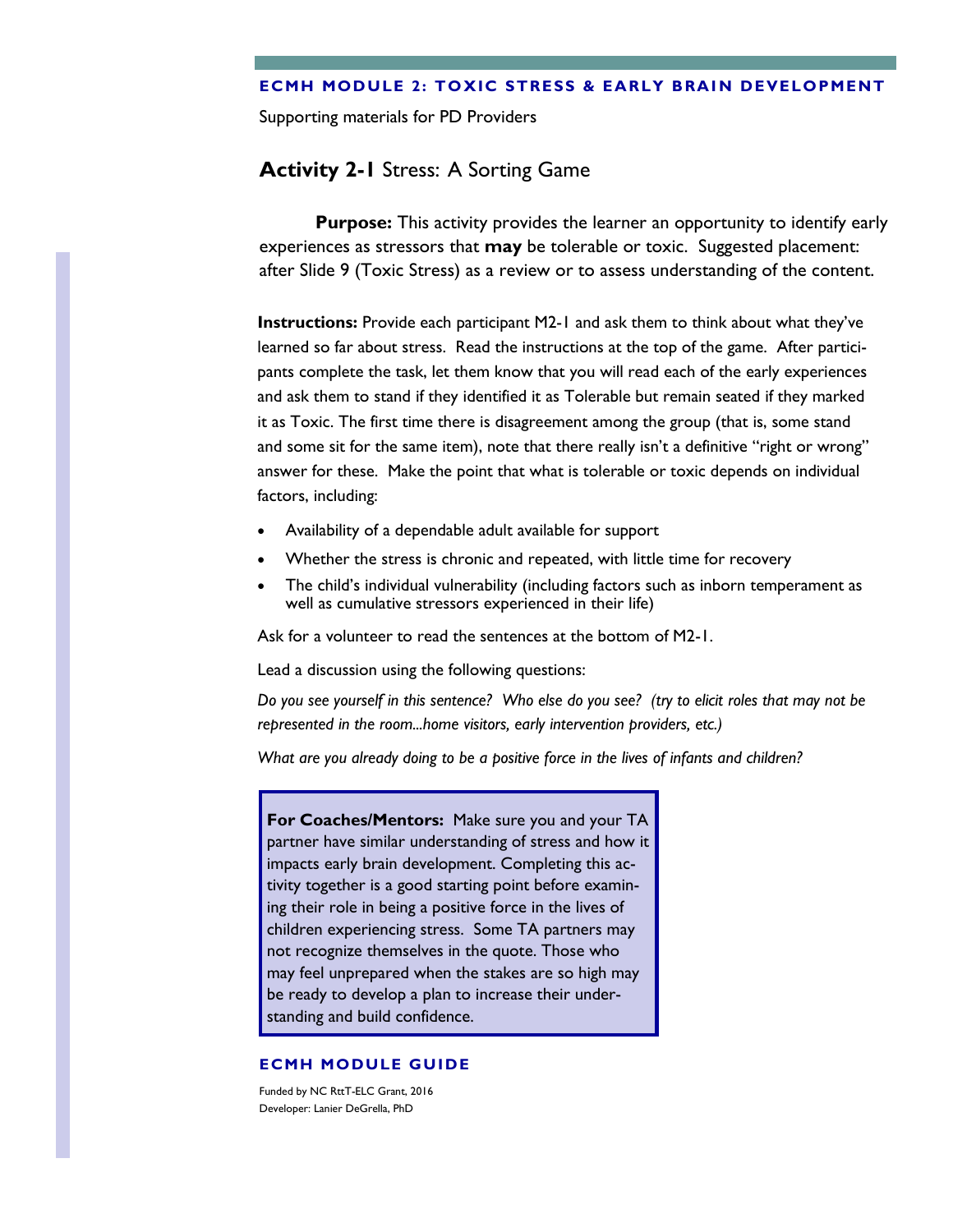#### **MATERIAL 2 -1 STRESS: A SORTING GAME**

Consider the early experiences below. These stressors may impact early brain development and have the *potential* to be tolerable or toxic. Identify each below as an example of Tolerable or Toxic Stress.

| <b>Early Experience</b>            | <b>T=Tolerable</b><br>$X = Toxic$ |
|------------------------------------|-----------------------------------|
| L. Premature birth                 |                                   |
| 2. Childhood illness or injury     |                                   |
| 3. Severe neglect                  |                                   |
| 4. Chaotic child care environment  |                                   |
| 5. Caregiver substance abuse       |                                   |
| 6. Exposure to hazardous chemical  |                                   |
| 7 Parents divorce                  |                                   |
| 8. Exclusion by peers/ bullying    |                                   |
| 9. Natural disaster                |                                   |
| 10. Witness domestic violence      |                                   |
| 11. Death in family                |                                   |
| 12. Frequent neighborhood violence |                                   |

*Providing trauma-informed/developmentally sensitive care is an appropriate and important role for anyone involved in providing services to children and their families.*

*Anyone providing services to infants and children and their families can be a positive force in the healing process.* 

### **ECMH MODULE GUIDE**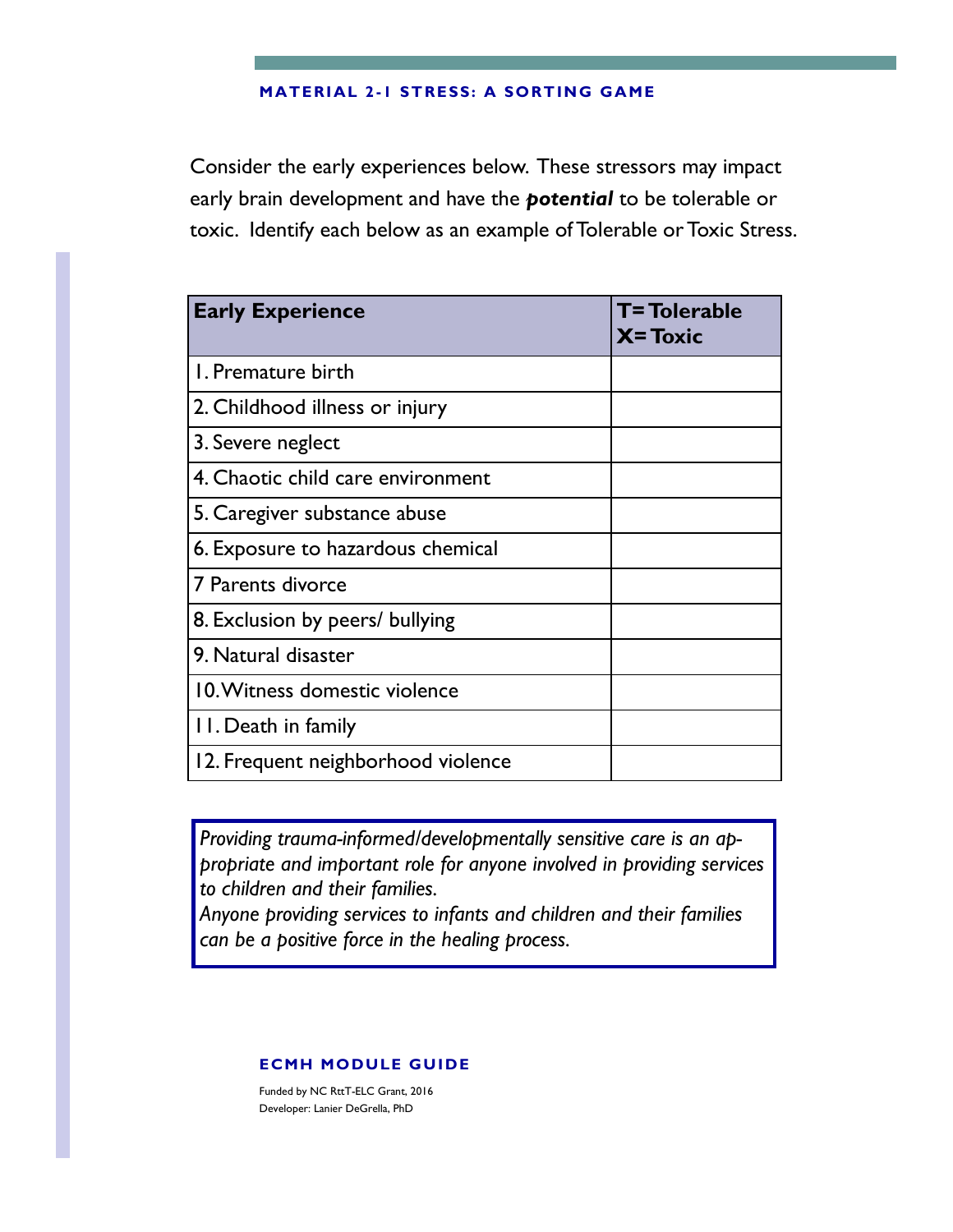#### **ECMH MODULE 2: TOXIC STRESS & EARLY BRAIN DEVELOPMENT**

Supporting materials for PD Providers

# **Activity 2-2** Managing Stress

**Purpose:** This activity challenges the learner to reflect on how they manage their own stress. Suggested placement: after Slide 18 (Altered Social Perception) to identify the connection between managing personal stress and ability to provide a buffer for children experiencing their own stress.

**Instructions:** Introduce this activity by asking how participants are feeling about the content covered up to this point about stress. Note that it is OK to feel disheartened and acknowledge that when supporting children and families experiencing stress, especially toxic stress, we have good intentions. And yet, many of us also have stress in our own lives that has the potential to get in the way of those good intentions if not "managed".

Ask participants to pick a partner and share strategies they use to manage their stress. After sufficient time, ask for volunteers to share. Capture the strategies on chart paper.

Wrap up by acknowledging that it is up to us, the adults, to manage our stress as much as we can so that we can be "present" with the children and families we support. Encourage participants to consider that "how we are" is as important as "what we do" to support early childhood mental health.

**For Coaches/Mentors:** Consider how discouraging it may be for your TA partners to hear about the potentially negative impact of toxic stress on early brain development. Open the door to conversation about this and the related topic of managing their own stress so that they can be the buffer children and families need them to be. Some may need more information about strategies for managing stress that others. Program Administrators may also need to be part of the conversation as they can be a buffer for their staff by providing supports like breaks when needed or an extra pair of hands during challenging times of the day.

#### **ECMH MODULE GUIDE**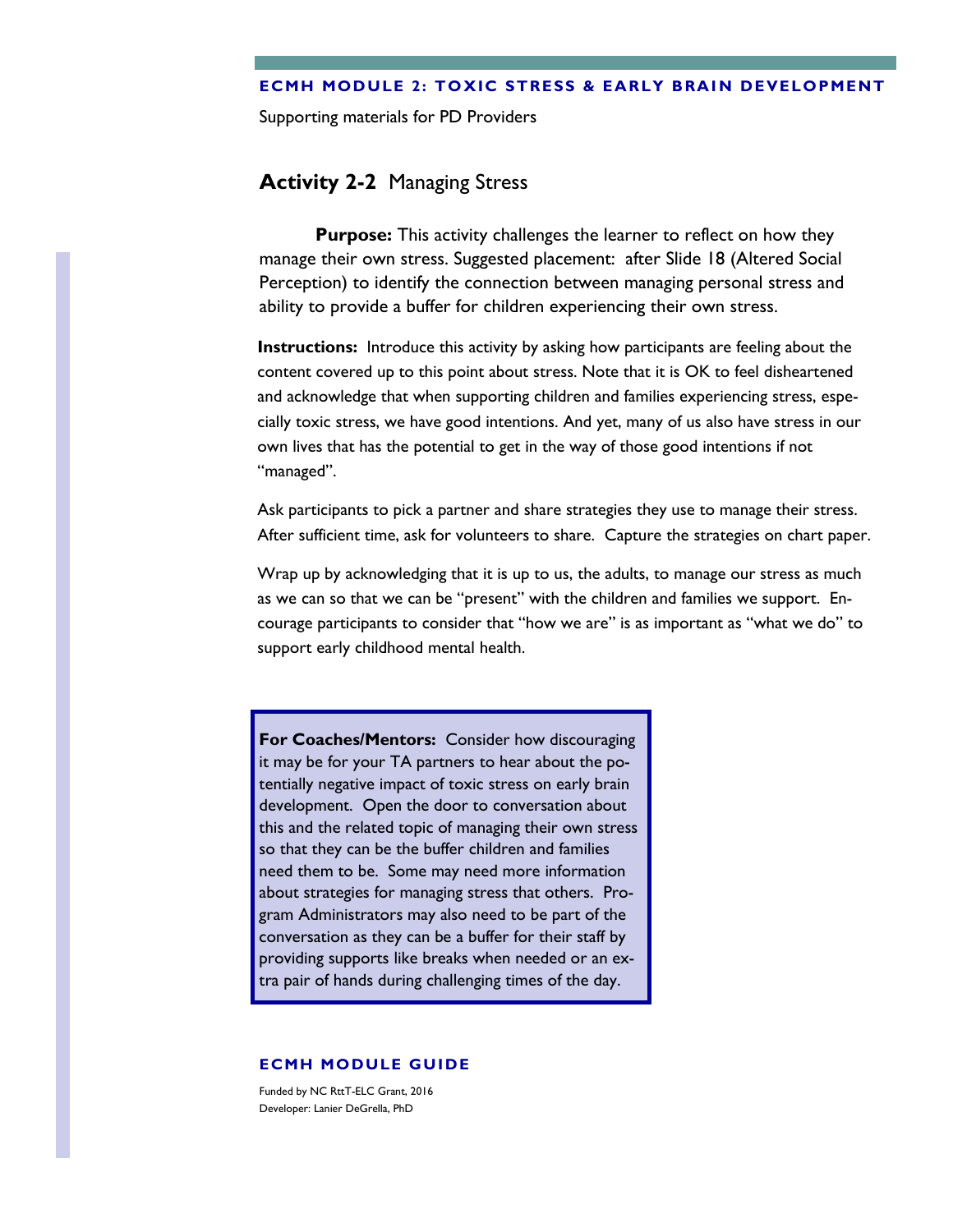### **ECMH MODULE 2: TOXIC STRESS & EARLY BRAIN DEVELOPMENT**

Supporting materials for PD Providers

# **Activity 2-3** Reflecting on Trust and Relationships

**Purpose:** This activity provides the learner an opportunity to reflect on factors that impact trust in their relationships and relate this to the benefits of building trust in new relationships with children, families and co-workers. Suggested placement: after Slide 22 (So What Can We Do?) to set the stage for the next module on Building Resilience Through Early Relationships.

### **Instructions:**

**Part 1:** Direct participants to pull out their cell phones. Once they have done this, tell them to unlock their phone and hand it to the person sitting behind them. Comment on the body language and facial expressions you observe. Most will not know the person behind them and experience feelings related to trust or lack there-of. Connect this to a parent's feeling about handing their baby or preschooler over to a teacher they don't know. Allow phones to go back to their owners. Ask if anyone has anything they'd like to share about this before moving on to Part II.

**Part II:** Provide each participant M2-3. Tell participants to write in the name of someone in their life (past or present) for each "degree" on the "trust meter". Once they have done this, ask them to briefly explain why they put each person where they did. Ask for a volunteer to share for each "degree" (maintaining confidentiality). Make the point that all relationships are not "equal".

Lead a discussion using the following questions:

*What are the benefits of relationships that are high on the trust meter?*

*How does this relate to relationships that are NEW with children, families, and co-workers?* 

*What strategies do you use to build trust in these new relationships?*

**For Coaches/Mentors:** Completing this activity with a new TA partner and sharing your experiences can be a good way to get to know each other. Listen closely and set the pace for your work together that matches the needs of your partner. Remember that your partner may need to know that you are someone they can trust before they can move forward in the coaching/mentoring relationship.

#### **ECMH MODULE GUIDE**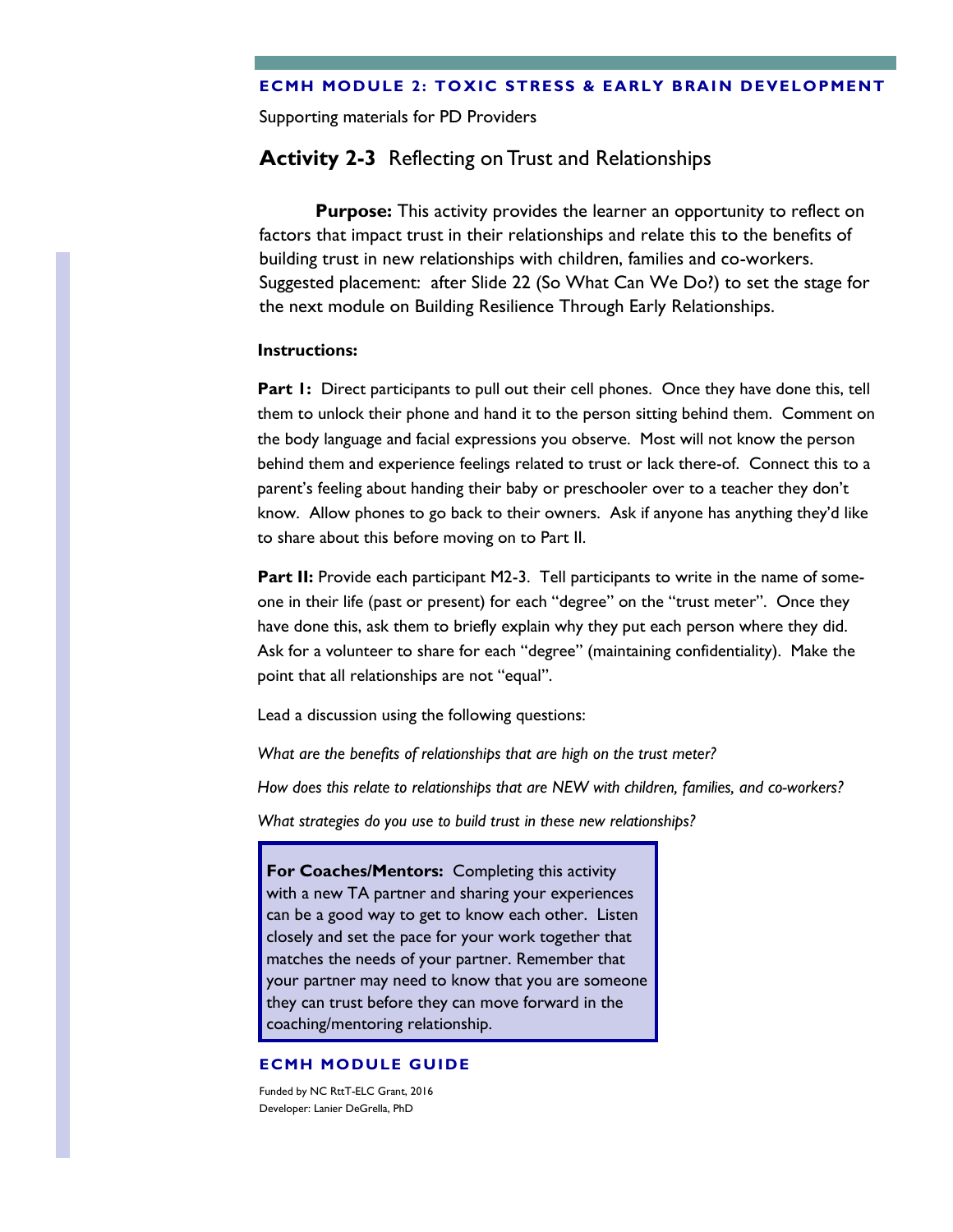## **MATERIAL 2 -3 REFLECTING ON TRUST AND RELATIONSHIPS**

Reflect on your relationships (past or present) and the degree of trust that you associate with each. Below write in the name of one person for each "degree" on the "trust meter". Next explain briefly why you put each person where you did.

| <b>TRUST METER</b>               |      |      |
|----------------------------------|------|------|
| <b>DEGREE OF</b><br><b>TRUST</b> | WHO? | WHY? |
| MAXIMUM                          |      |      |
| <b>MODERATE</b>                  |      |      |
| LOW                              |      |      |

#### **ECMH MODULE GUIDE**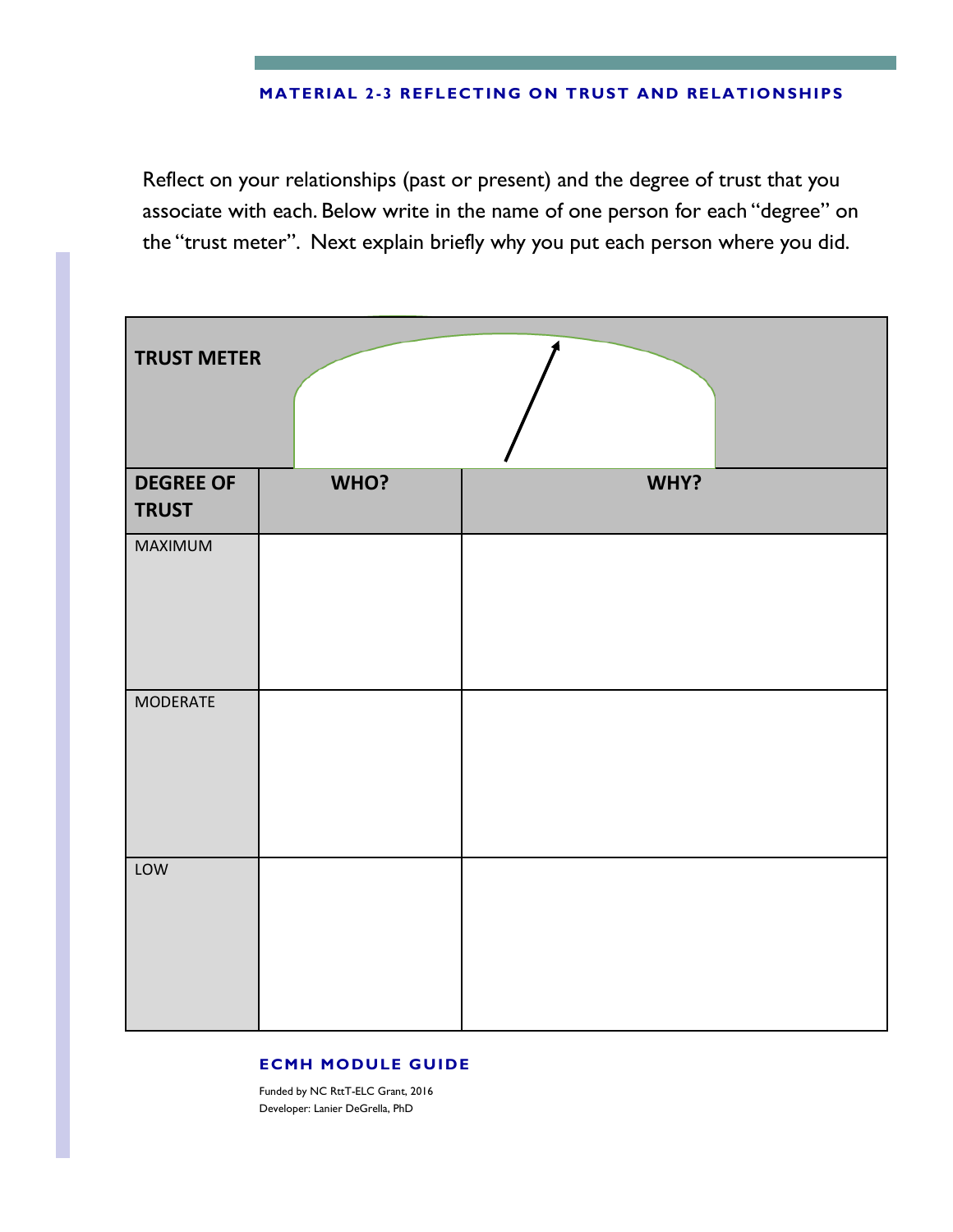Supporting materials for PD Providers

# **Activity 3-1 Portrait of an Early Care & Education Professional**

**Purpose:** This activity asks the learner to identify characteristics of their "ideal" early care & education provider incorporating what they have learned so far about early brain development, self-regulation, stress, and building resilience. Suggested placement: after Slide 9 (What Research Tells Us) as a review or assessment of learning.

**Instructions:** Ask participants to create small groups and provide each group with chart paper and drawing materials (color pencils, crayons, markers). Instruct each group to create a portrait of the "ideal" early care and education provider using drawings/symbols/ words that include characteristics and skills reflected in the content of the ECMH modules covered so far. (Instructor can circulate to encourage and provide feedback to each group as needed.) Once each group has had sufficient time, ask each group to report their ideas noting that they need not repeat something others shared prior to their turn.

Wrap up by asking the following questions:

*Did we miss anything?*

*How did you feel during this activity? Did you see yourself in the portrait?* 

NOTE: Be prepared to acknowledge all feelings shared as valid and empathize with any anxiety or stress participants may feel about living up to this ideal especially when the stakes are so high.

**For Coaches/Mentors:** For your TA partners working through the on-line modules this activity is an opportunity to creatively share what they've learned about adult characteristics and skills that support brain development and build resilience. Incorporating this strategy to "cement" learning by sharing it with others may be just the beginning of identifying additional goals related to sharing this knowledge with families or planning early experiences to build resilience.

#### **ECMH MODULE GUIDE**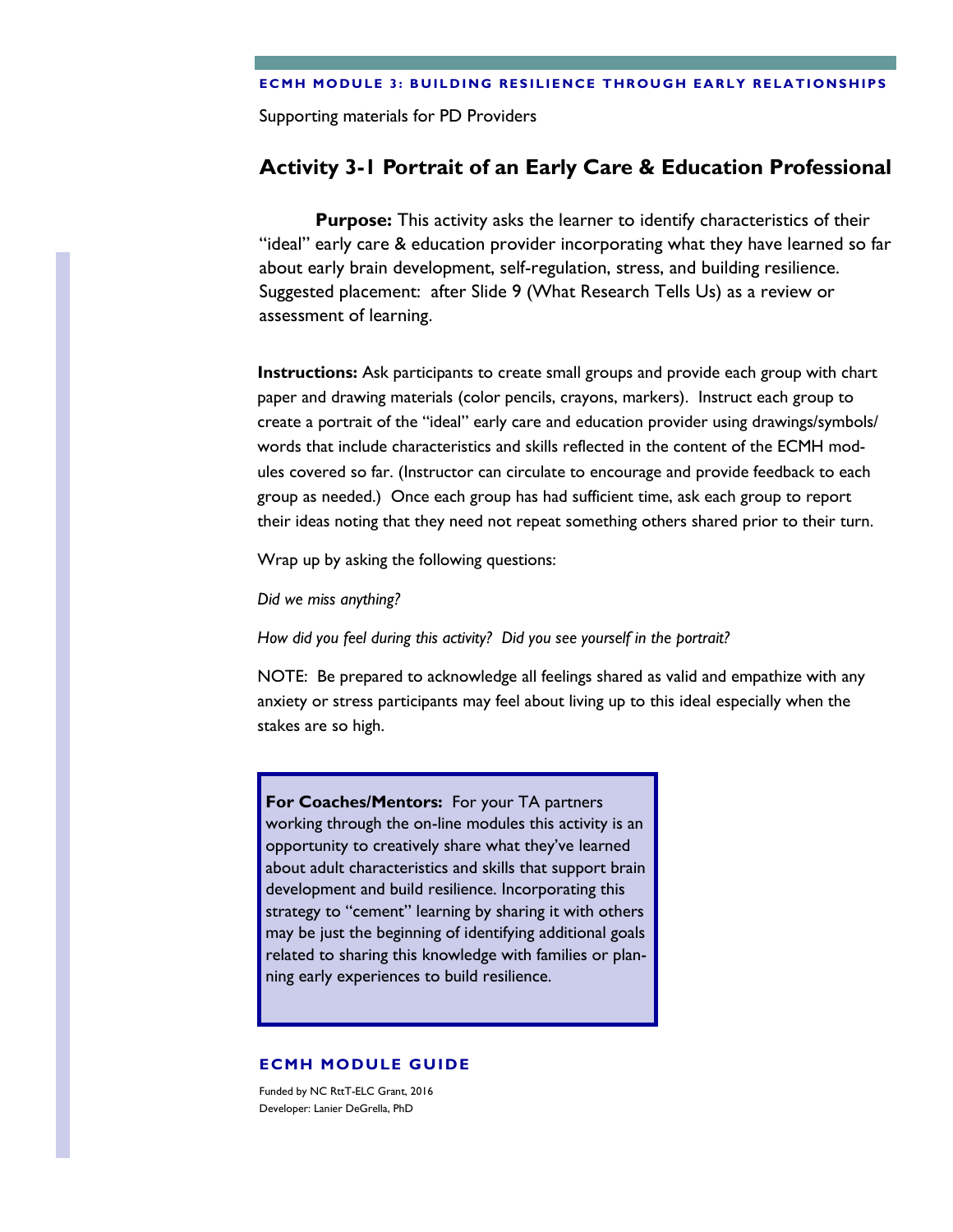Supporting materials for PD Providers

# **Activity 3-2 Taking Care of You!**

**Purpose:** This activity asks the learner to reflect on their own needs and identify ways they do or could take care of themselves. Suggested placement: after Slide 24 (3:1 Positivity Ratio) to assess learner's understanding of factors that support resilience.

**Instructions:** Ask participants if this sounds familiar: "I couldn't take a walk this morning because my child missed the bus and I had to drive her to school." OR "I had to cancel my annual physical because I had to cook and deliver food to my church for a funeral." Make the point that many early care and education professionals are focused on taking care of others and are NOT great at taking care of themselves.

Distribute M3-2 and review the instructions to consider what they have learned so far about building resilience and make a shift to think about what they need and how they do or could take care of themselves to support resilience in their own lives. Encourage each person to take their time completing the first two items. Once they have set a goal for themselves, they may find a partner who's also finished to discuss the quotes and how they relate to the topic.

The instructor may circulate to provide feedback and support as participants make their lists and set a goal. Once everyone has this completed, call the large group back together and ask for volunteers to read a quote and share their thoughts about it in relation to the topic.

**For Coaches/Mentors:** As you build a relationship with a TA partner, you may become aware of the need for support in this area. You can use this activity to start a conversation about acknowledging their own needs and using strategies that they learned in Module 3 for building resilience in their own lives. In turn, you have an opportunity to strengthen your relationship and build your TA partner's resilience parallel to helping them implement strategies to build the children's resilience.

#### **ECMH MODULE GUIDE**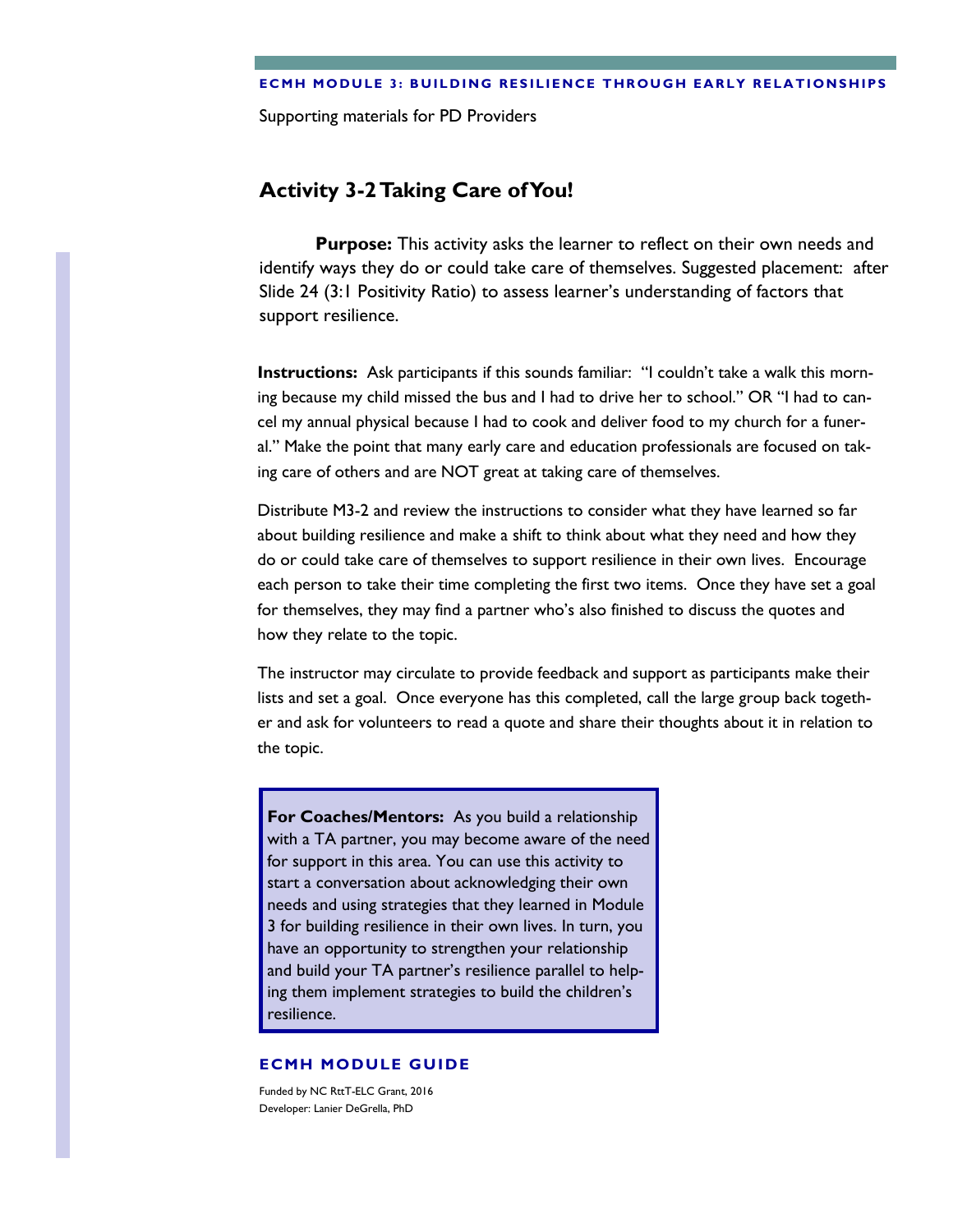#### **MATERIAL 3 -2 TAKING CARE OF YOU!**

Consider what you've learned about building children's resilience. What do **you** need? List some of ways you take care of yourself that support resilience in your own life.

What else could you do to take care of yourself? Set at least 1 goal.

Find a partner and discuss any of the quotes below in terms of taking care of yourself.



### **ECMH MODULE GUIDE**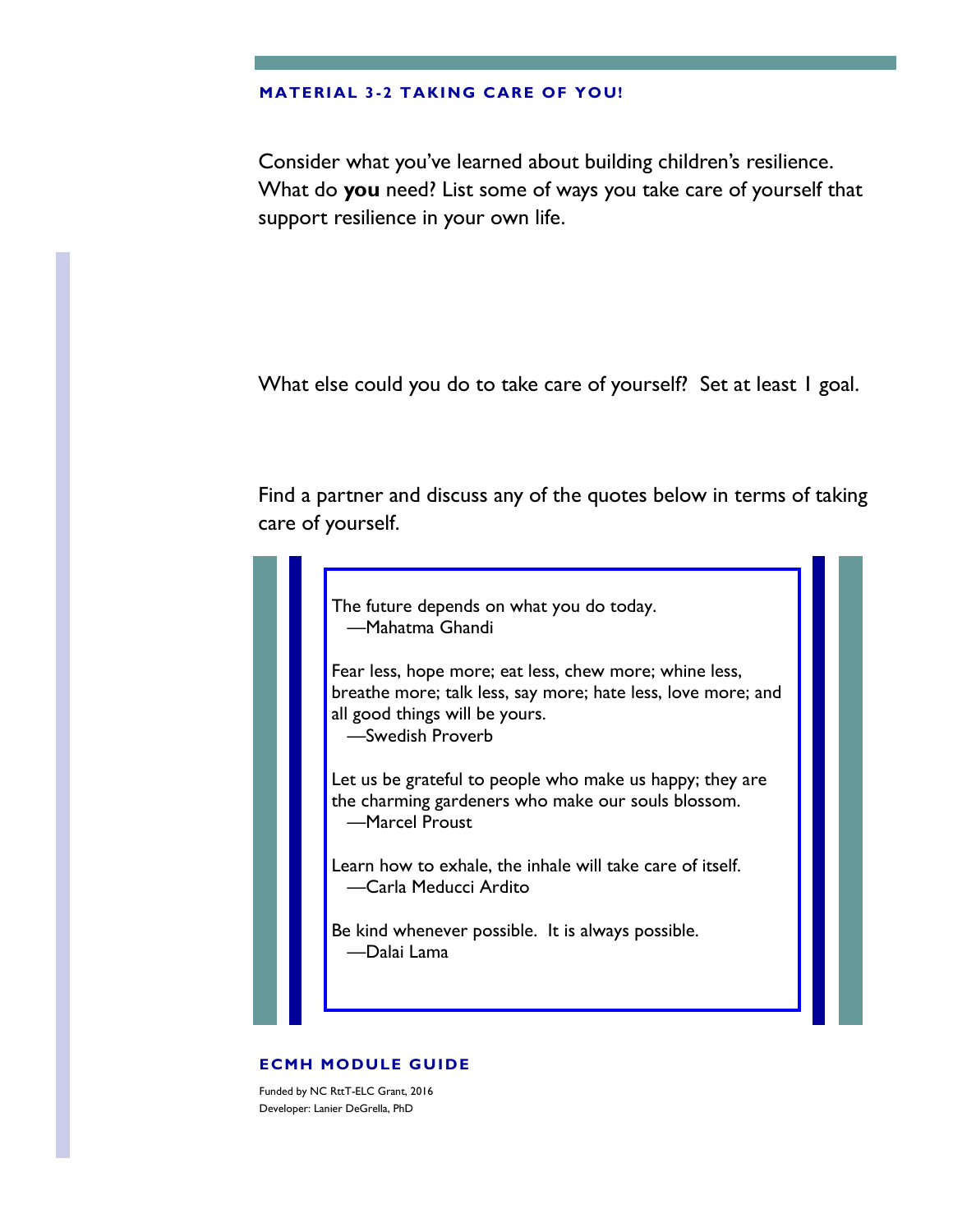Supporting materials for PD Providers

# **Activity 3-3 Responsive Interactions: A Comparison**

**Purpose:** This activity asks the learner to compare two interactions and analyze each in terms of building relationships that support resilience. Suggested placement: after Slide 28 (Goals of Responsive Interaction) as an assessment of learning.

**Instructions:** Distribute M3-3 to participants and have them form small groups. Instruct each group to read each scenario and discuss the interactions between the adult and the child/ren. Ask each group to record (on the back of the scenario handout or on chart paper) their analysis of each in terms of building relationships that support resilience. Encourage them to reflect back on the content shared on slides 27 and 28 as they complete the task. (Instructor can circulate to encourage and provide feedback to each group as needed.) Once each group has had sufficient time, ask each group to report their ideas noting that they need not repeat something others shared prior to their turn.

Wrap up by noting the differences in these interactions if not already mentioned (Teacher directed activity v. child initiated play). Make the point that there is not a single "right" way to interact with children, but one interaction may create more possibilities for building trust and relationships that support resilience. Ask for any further thoughts about this.

NOTE: For the purpose of instruction and depending on the setting, video clips of interactions between adults and children can be used.

**For Coaches/Mentors:** For this activity it is important that examples of interactions you use include the age range of children relevant to your TA partner. When video taping is a strategy used in your coaching/ mentoring work, this activity may be applied to the review of those clips. This will allow you to acknowledge your TA partner's responsive interactions, link these to support for building resilience and encourage a focus on more intentional practices to build relationships through responsive interactions.

#### **ECMH MODULE GUIDE**